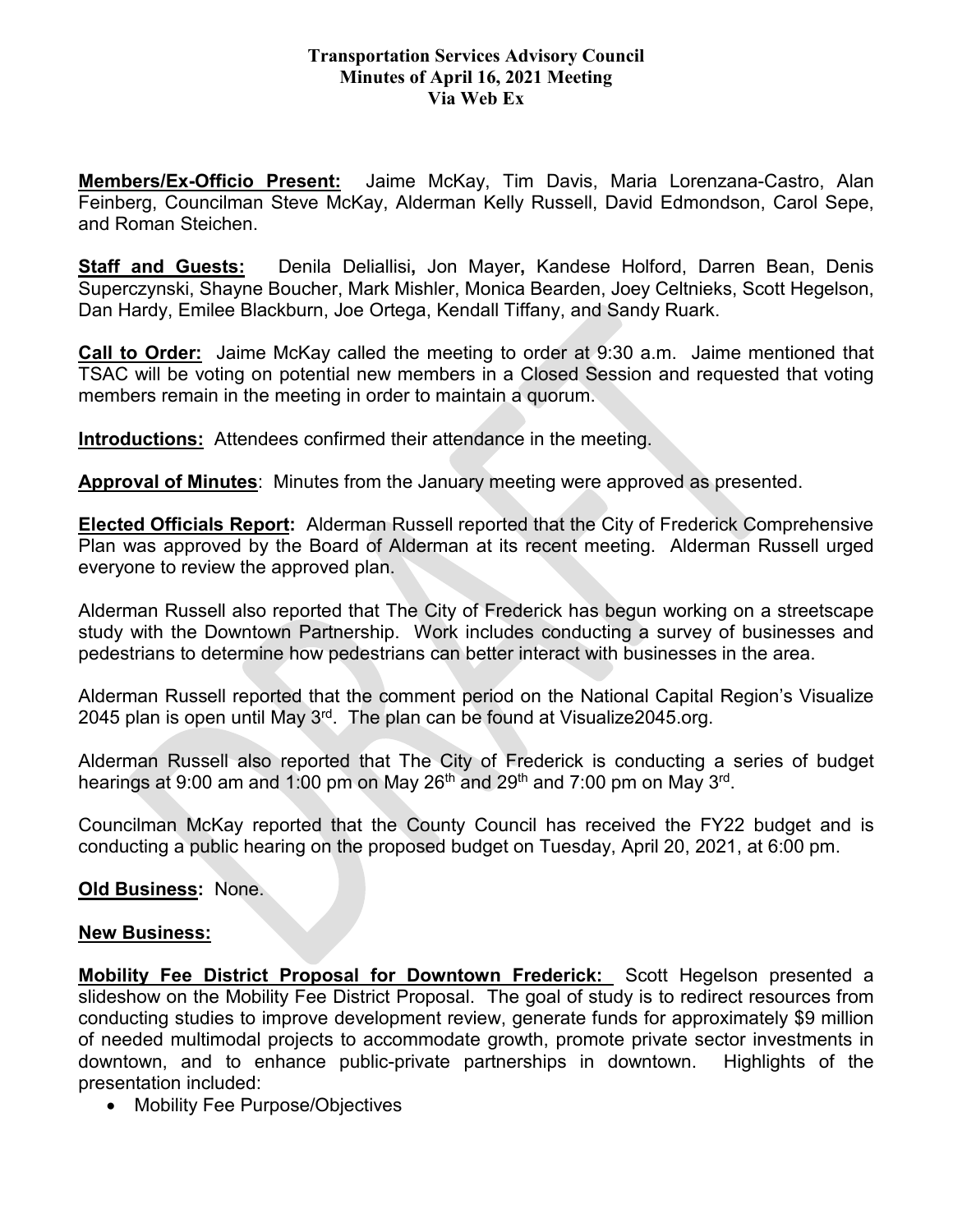- Summary of Study Process
- Mobility Fee Approach
- Staff Findings
- Mayor/Board of Alderman Dialogue
- Next Steps

The presentation can be viewed in its entirety at:

[https://www.frederickcountymd.gov/DocumentCenter/View/331585/202103-Context-Driven-](https://www.frederickcountymd.gov/DocumentCenter/View/331585/202103-Context-Driven-Update)[Update.](https://www.frederickcountymd.gov/DocumentCenter/View/331585/202103-Context-Driven-Update)

**Frederick County Transit Development Plan Update**: Joey Celtnieks reviewed Technical Memo #2 that was presented at January's TSAC meeting. Technical Memo #2 addressed existing transit services as well as TransIT Services of Frederick County and its ridership. Currently, KFH is reviewing alternatives to existing transportation options and is also conducting a comparison between 2019 and 2020 to show the impact the pandemic had on ridership and funding.

Technical Memo #3 will include a community and rider survey for inclusion in the final TDP.

The entire slideshow can be viewed at:

[https://www.frederickcountymd.gov/DocumentCenter/View/331907/Frederick-TransIT-TDP-](https://www.frederickcountymd.gov/DocumentCenter/View/331907/Frederick-TransIT-TDP-TSAC-Meeting-4-16-21)[TSAC-Meeting-4-16-21.](https://www.frederickcountymd.gov/DocumentCenter/View/331907/Frederick-TransIT-TDP-TSAC-Meeting-4-16-21)

**Planning Commission Update:** Carol Sepe reported that the Planning Division is currently working on small area plans and invited Denis Supercynski to provide additional details. Denis reported that the charrette process for the South Frederick Corridor has just been completed. The County is now looking at ways to integrate local transit and bicycle/pedestrian connections. Work will now begin on creating a planning document this spring.

**Maryland Transit Administration (MTA) Update:** Jaime McKay provided updates on several MTA items:

- MARC Train and Commuter Bus are operating on R&S Schedules respectively and will continue to do so for the time being.
- The evolution of TIGER and BUILD grants from USDOT continues with the newest funding source named Rebuilding American Infrastructure with Sustainability and Equity (RAISE). There is an effort to award projects across both rural and urban areas more equitably with at least \$10 million to areas of persistent poverty. MDOT is actively identifying funding sources for local agencies.
- MTA is currently working with Potomac Edison to install more electric vehicle charging stations at select MARC and Park & Ride facilities.

**SHA Update:** Darren Bean provided an update on a couple Frederick County projects:

- MD 85 Phase I Work is 72% complete. Overnight water and storm drain work continues at exit ramps. Guardrails are being installed on the south side of the northbound I-270 bridge.
- US 15 Mt. Zion Park & Ride Construction has begun in March with anticipated completion in the summer of 2022.